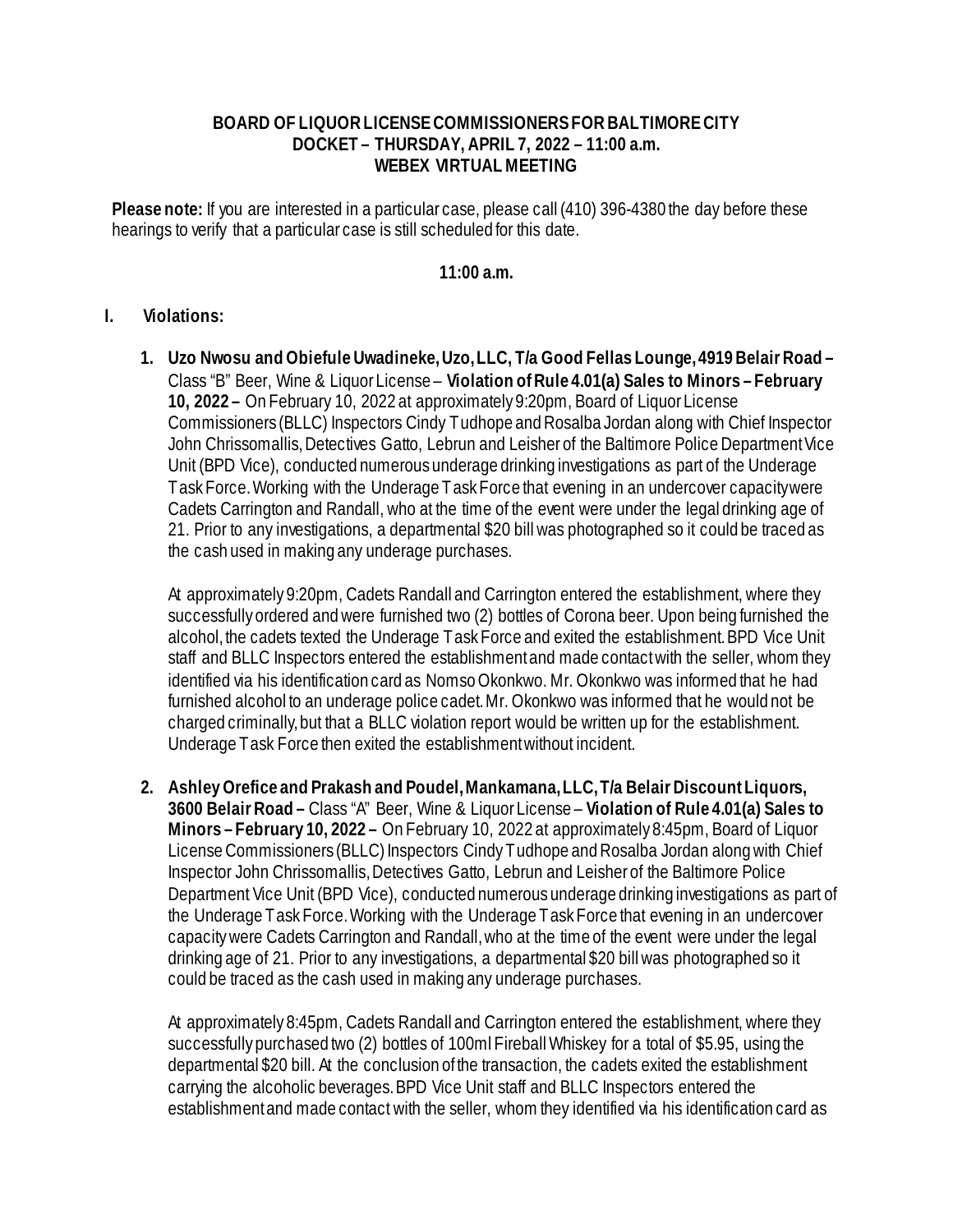Prakash Poudel. Mr. Poudel was informed that he had sold alcohol to an underage police cadet. The alcoholic beverages and change were returned to the establishment and the departmental \$20 bill was recovered. Mr. Poudel was informed that he would not be charged criminally, but that a BLLC violation report would be written up for the establishment. Underage Task Force then exited the establishment without incident.

**3. Vernita J. Blackwell and Rachana Homagain, New Berger's, Inc., T/a Berger's Tavern, 5523 Belair Road –** Class "BD7" Beer, Wine & Liquor License – **Violation of Rule 4.01(a) Sales to Minors – February 10, 2022 –** On February 10, 2022 at approximately 9:45pm, Board of Liquor License Commissioners (BLLC) Inspectors Cindy Tudhope and Rosalba Jordan along with Chief Inspector John Chrissomallis, Detectives Gatto, Lebrun and Leisher of the Baltimore Police Department Vice Unit (BPD Vice), conducted numerous underage drinking investigations as part of the Underage Task Force. Working with the Underage Task Force that evening in an undercover capacity were Cadets Carrington and Randall, who at the time of the event were under the legal drinking age of 21. Prior to any investigations, a departmental \$20 bill was photographed so it could be traced as the cash used in making any underage purchases.

At approximately 9:45pm, Cadets Randall and Carrington entered the establishment, where they successfully purchased two (2) bottles of 100ml Fireball Whiskey for a total of \$4.99, using the departmental \$20 bill. At the conclusion of the transaction, the cadets exited the establishment carrying the alcoholic beverages. BPD Vice Unit staff and BLLC Inspectors entered the establishment and made contact with the seller, whom they identified via his identification card as Ramesh Kunwar. Mr. Kunwar was informed that he had sold alcohol to an underage police cadet. The alcoholic beverages and change were returned to the establishment and the departmental \$20 bill was recovered. Mr. Kunwar was informed that he would not be charged criminally, but that a BLLC violation report would be written up for the establishment. Underage Task Force then exited the establishment without incident.

**4. Carrie Everett and Carroll Smith, 4200 Parkside Belair, Inc., T/a Slim Ace of Club, 4200 Belair Road –** Class "BD7" Beer, Wine & Liquor License – **Violation of Rule 4.01(a) Sales to Minors – February 10, 2022 –** On February 10, 2022 at approximately 8:55pm, Board of Liquor License Commissioners (BLLC) Inspectors Rosalba Jordan and Cindy Tudhope along with Chief Inspector John Chrissomallis, Detectives Gatto, Lebrun and Leisher of the Baltimore Police Department Vice Unit (BPD Vice), conducted numerous underage drinking investigations as part of the Underage Task Force. Working with the Underage Task Force that evening in an undercover capacity were Cadets Carrington and Randall, who at the time of the event were under the legal drinking age of 21. Prior to any investigations, a departmental \$20 bill was photographed so it could be traced as the cash used in making any underage purchases.

At approximately 8:55pm, Cadets Randall and Carrington entered the establishment, where they successfully purchased two (2) bottles of 200ml Fireball Whiskey for a total of \$10.00, using the departmental \$20 bill. At the conclusion of the transaction, the cadets exited the establishment carrying the alcoholic beverages. BPD Vice Unit staff and BLLC Inspectors entered the establishment and made contact with the seller, whom they identified via his identification card as Rajith Mia. Mr. Mia was informed that he had sold alcohol to an underage police cadet. The alcoholic beverages and change were returned to the establishment and the departmental \$20 bill was recovered. Mr. Mia was informed that he would not be charged criminally, but that a BLLC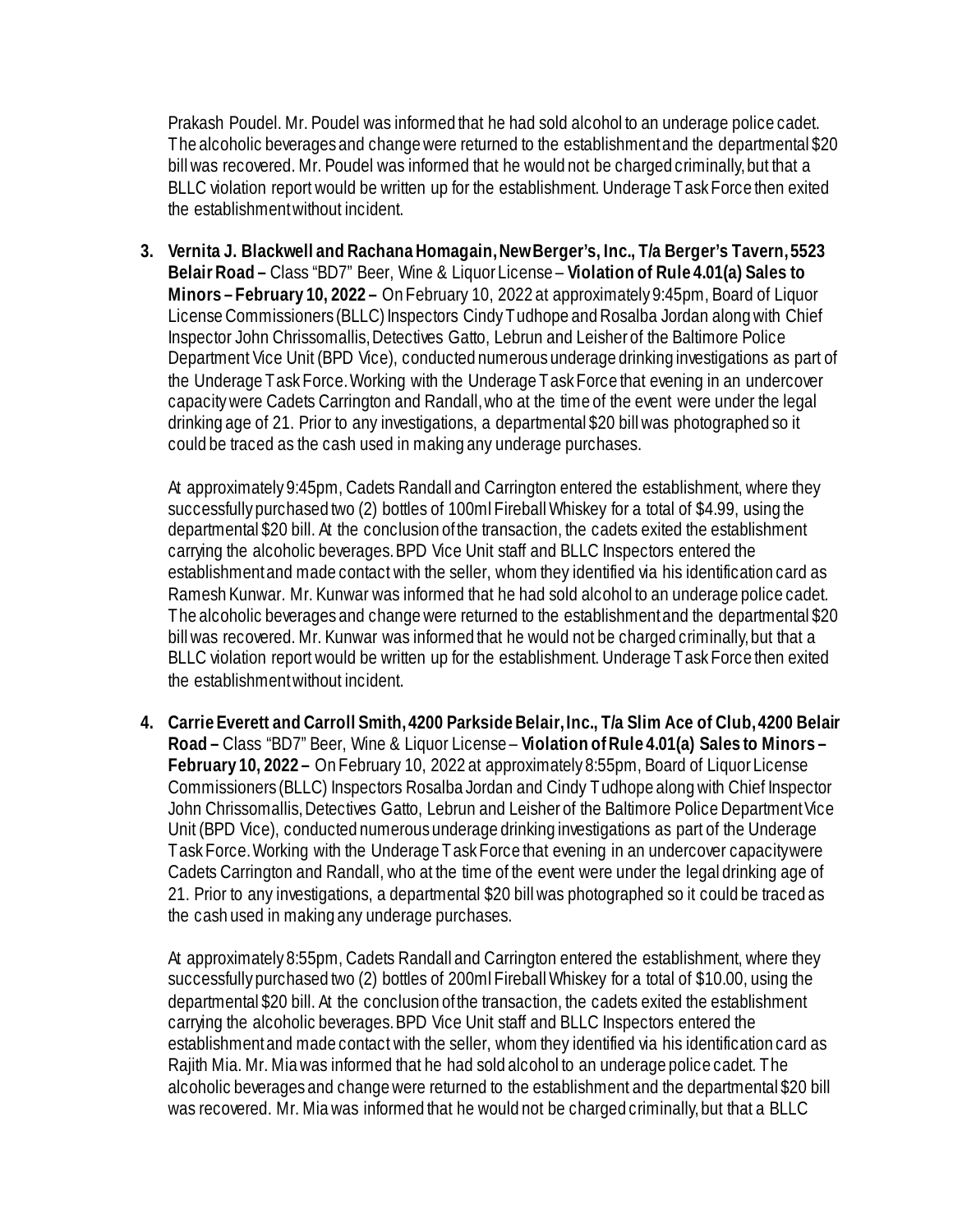violation report would be written up for the establishment. Underage Task Force then exited the establishment without incident.

**5. Rachhpal Singh Grewal, 5401 Belair, Inc., T/a Garden Liquor, 5401 Belair Road –** Class "A" Beer, Wine & Liquor License – **Violation of Rule 4.01(a) Sales to Minors – February 10, 2022 –**  On February 10, 2022 at approximately 9:30pm, Board of Liquor License Commissioners (BLLC) Inspectors Rosalba Jordan and Cindy Tudhope along with Chief Inspector John Chrissomallis, Detectives Gatto, Lebrun and Leisher of the Baltimore Police Department Vice Unit (BPD Vice), conducted numerous underage drinking investigations as part of the Underage Task Force. Working with the Underage Task Force that evening in an undercover capacity were Cadets Carrington and Randall, who at the time of the event were under the legal drinking age of 21. Prior to any investigations, a departmental \$20 bill was photographed so it could be traced as the cash used in making any underage purchases.

At approximately 8:45pm, Cadets Randall and Carrington entered the establishment, where they successfully purchased two (2) bottles of 50ml Fireball Whiskey for a total of \$5.00, using the departmental \$20 bill. At the conclusion of the transaction, the cadets exited the establishment carrying the alcoholic beverages. BPD Vice Unit staff and BLLC Inspectors entered the establishment and made contact with the seller, whom they identified via his identification card as Parmjit Singh. Mr. Singh was informed that he had sold alcohol to an underage police cadet. The alcoholic beverages and change were returned to the establishment and the departmental \$20 bill was recovered. Mr. Singh was informed that he would not be charged criminally, but that a BLLC violation report would be written up for the establishment. Underage Task Force then exited the establishment without incident.

## **II. Regular Items**

- **1. Rabin Silwal and Hang Yang, Yangs, LLC, T/a Broadway Liquor, 1645 E. Baltimore Street –** Class "A" Beer, Wine & Liquor License – Request for a transfer hardship extension under the provisions of the Alcoholic Beverages Article §12-1705(b).
- **2. Seth Peichert, 2760 Lighthouse Point, LLC, T/a Raw & Refined, 2701 Boston Street** Class "BD7" Beer, Wine & Liquor License – Request for a transfer hardship extension under the provisions of the Alcoholic Beverages Article §12-1705(b).
- **3. Terry M. Jefferson and Cameron Jefferson, City Escape Bar & Lounge, LLC, T/a City Escape Bar & Lounge, 2213-15 Kirk Avenue –** Class "BD7" Beer, Wine & Liquor License – Request for a transfer hardship extension under the provisions of the Alcoholic Beverages Article §12-1705(b). **POSTPONED**
- **4. Jasimin Jones, Chedda John's, LLC, T/a Chedda John's, 1184-86 Nanticoke Street** Class "BD7" Beer, Wine & Liquor License – Request for a transfer hardship extension under the provisions of the Alcoholic Beverages Article §12-1705(b). **POSTPONED**
- **5. James Randall Biss, Jr. and Alanna Marie Ruiz, Mi Canton, Inc., T/a Mi Canton Restaurant, 2629 Washington Boulevard –**Class "B" Beer, Wine & Liquor License – Request for a transfer hardship extension under the provisions of the Alcoholic Beverages Article §12-1705(b).